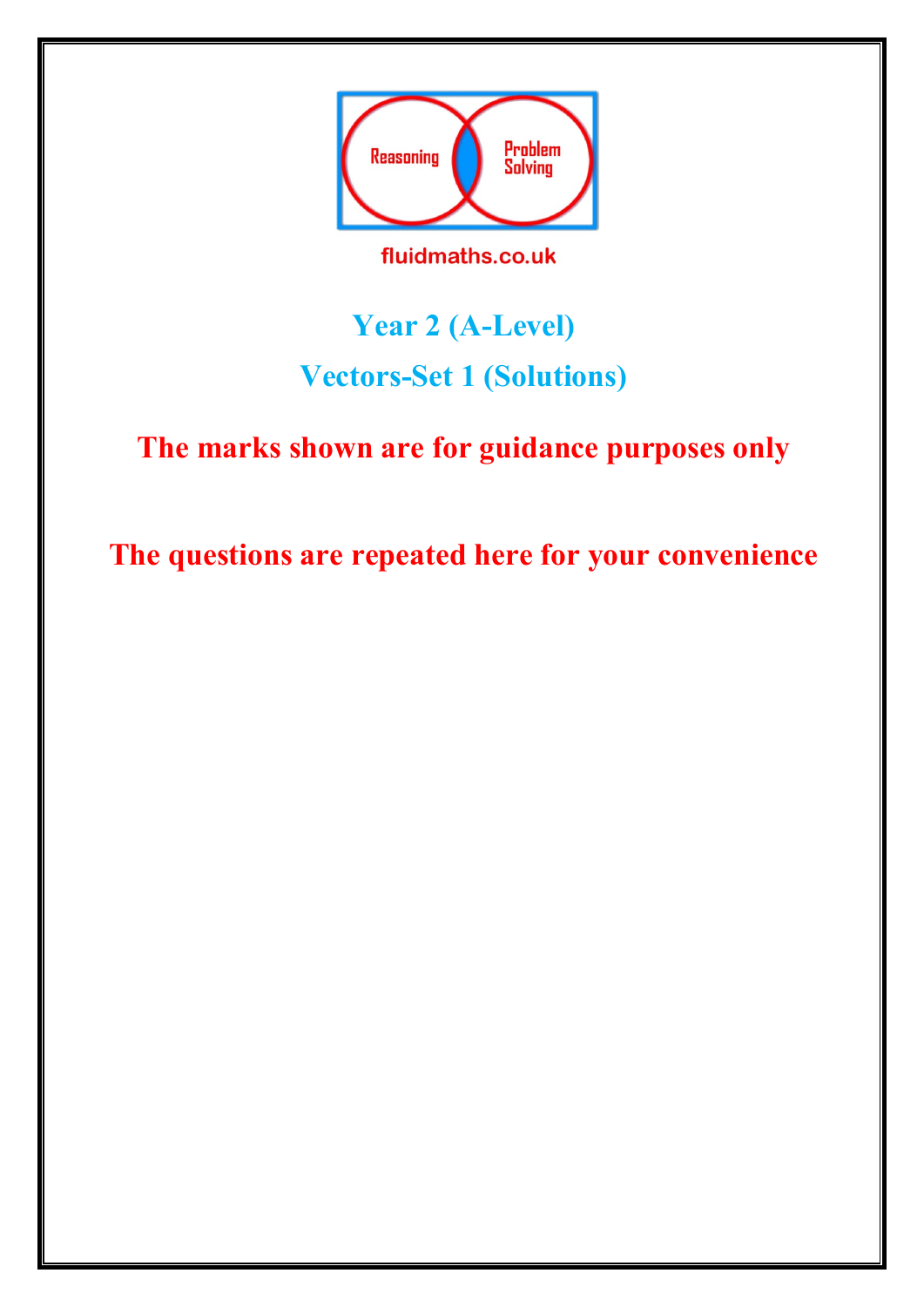**1** The points  $A = (-1, 4, 6)$ ;  $B = (x, 2, 3)$  and  $C = (5, y, z)$  are collinear. a) Find the values of *x*, *y* and *z* b) Hence calculate the difference in distance between the three points exactly **Solution** a) If the points are collinear, then  $k(x, 2, 3) = (-1, 4, 6)$  $2k = 4$ Therefore,  $k = 2$ So  $2x = -1$ Therefore,  $x = -\frac{1}{2}$ 2 **[1mark]** Also  $k\left(-\frac{1}{2}, 2, 3\right) = (5, y, z)$ Therefore,  $-\frac{k}{2} = 5$  $k = -10$  [1mark] Hence,  $v = 2 \times -10 = -20$  $z = 3 \times -10 = -30$  [1mark] Hence,  $A = (-1, 4, 6)$ ;  $B = \left(-\frac{1}{2}, 2, 3\right)$  and  $C = (5, -20, -30)$ b) Distance  $AB = \sqrt{\left(-\frac{1}{2} - -1\right)}$  $^{2}$  + (2 – 4)<sup>2</sup> + (3 – 6)<sup>2</sup> =  $\frac{\sqrt{53}}{2}$ 2 **[1mark]** Distance  $BC = \sqrt{\left(5 - -\frac{1}{2}\right)}$  $^{2}$  + (-20 - 2)<sup>2</sup> + (-30 - 3)<sup>2</sup> =  $\frac{11\sqrt{53}}{2}$ 2 **[1mark]** Difference between AB and BC =  $\frac{11\sqrt{53}}{2} - \frac{\sqrt{53}}{2} = 5\sqrt{53}$  [1mark]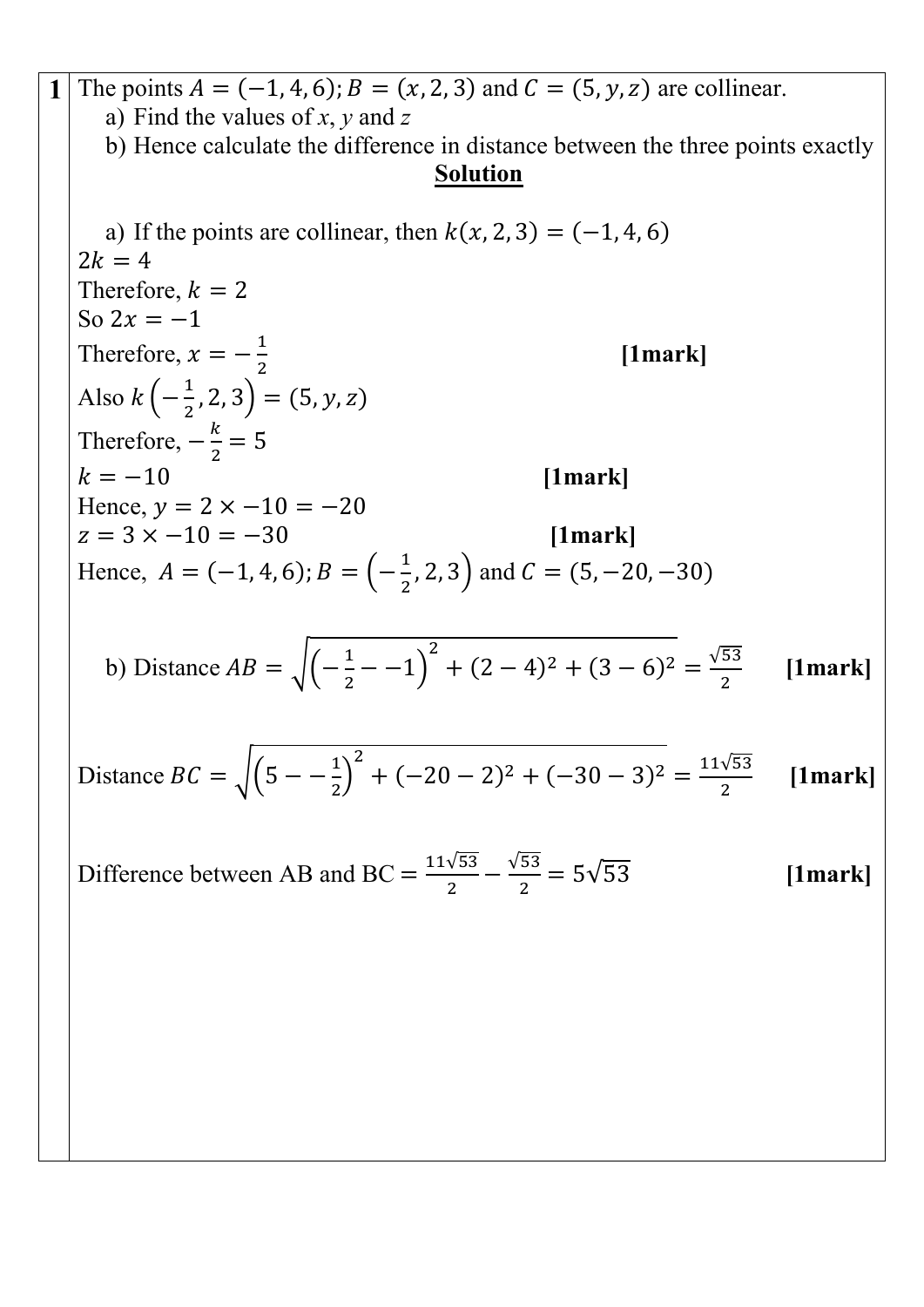2 Given that 
$$
P = (1, -2, 5)
$$
;  $Q = (8, -5, 9)$  and  $R = (22, -11, 17)$   
\nShow that  $\overline{PQ}$  is parallel to  $\overline{QR}$   
\nSolution  
\n
$$
\overline{OP} = \begin{pmatrix} 1 \\ -2 \\ 5 \end{pmatrix}; \overline{OQ} = \begin{pmatrix} 8 \\ -5 \\ 9 \end{pmatrix} \text{ and } \overline{OR} = \begin{pmatrix} 22 \\ -11 \\ 17 \end{pmatrix}
$$
\n
$$
\overline{PQ} = -\overline{OP} + \overline{OQ}
$$
\nThat is,  $\overline{PQ} = -(\begin{pmatrix} 1 \\ -2 \\ 5 \end{pmatrix} + (\begin{pmatrix} 8 \\ -5 \\ 9 \end{pmatrix}) = (\begin{pmatrix} 7 \\ -3 \\ 4 \end{pmatrix})$  [1mark]  
\n $\overline{QR} = -\overline{OQ} + \overline{OR}$   
\nThat is,  $\overline{QR} = -(\begin{pmatrix} 8 \\ -5 \\ 9 \end{pmatrix} + (\begin{pmatrix} 22 \\ -11 \\ 17 \end{pmatrix}) = (\begin{pmatrix} 14 \\ -6 \\ 8 \end{pmatrix})$  [1mark]  
\nIf  $\overline{PQ}$  is parallel to  $\overline{QR}$  then;  
\n $\overline{PQ} = k\overline{QR}$  [1mark]  
\nWhere  $\overline{k}$  is a constant.  
\nSince  $\overline{PQ} = 2\overline{QR}$  then the vectors  $\overline{PQ}$  and  $\overline{QR}$  are parallel [1mark]  
\n3 The vector  $\overline{OA} = x\overline{t} + y\overline{j} + z\overline{k}$ . Given that  $|\overline{OA}| = 2\sqrt{6}$  and the unit vector in the direction of  $\overline{OA}$  is  $\frac{\sqrt{6}}{6}\overline{t} + \frac{\sqrt{6}}{6}\overline{f} + \frac{\sqrt{6}}{8}\overline{k}$ . Find the values of x, y and z  
\nSolution  
\nThe unit vector in the direction of  $\overline{OA}$  is  $\frac{\overline{OA}}{|\overline{OA}|}$   
\nTherefore,  $\frac{\overline{OA}}{|\overline{OA}|} = 2\sqrt{6}(\frac{\sqrt{6$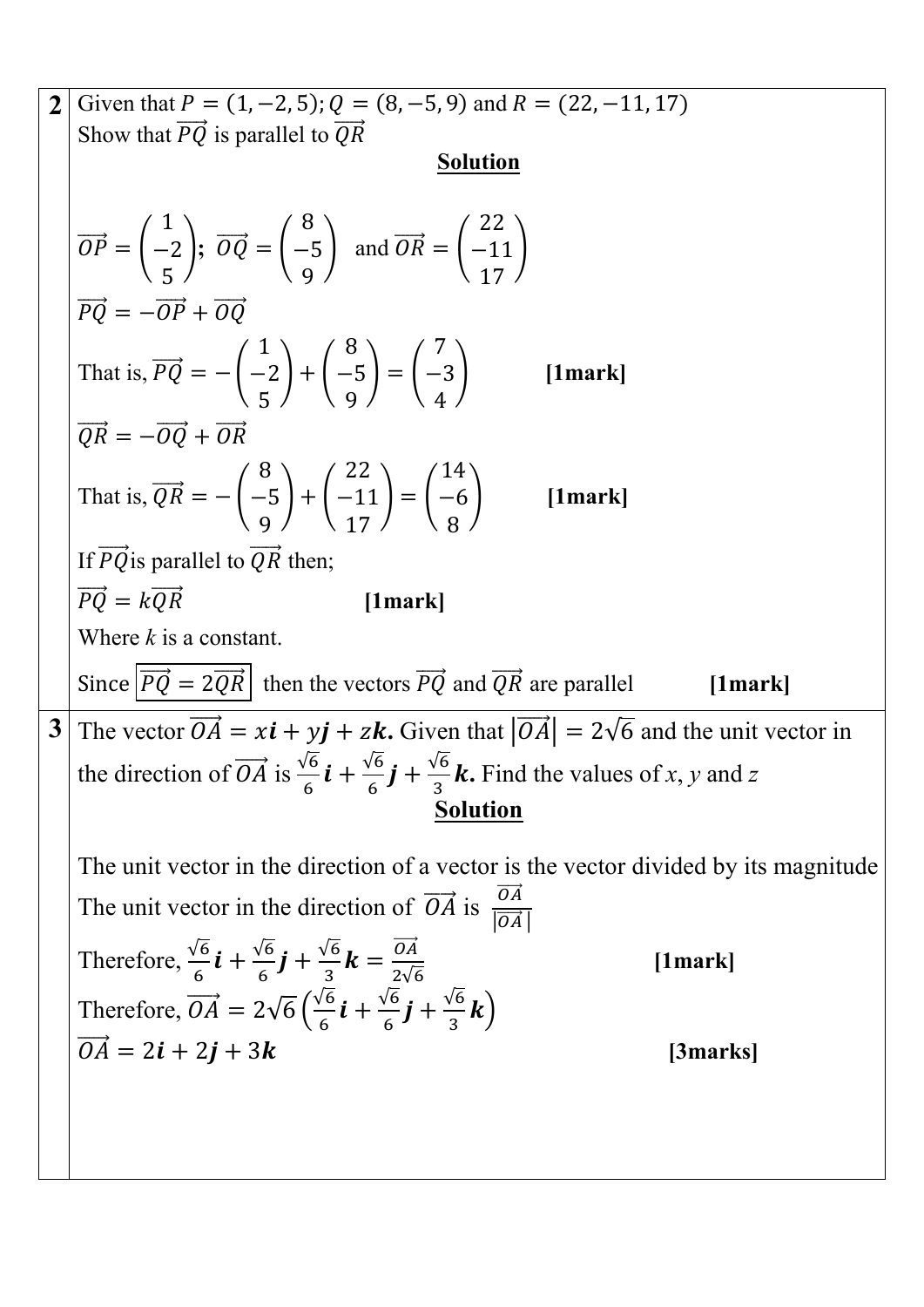**4** Two vectors are given below  $g = -2i + 4j + 7k$  and  $h = 5i + 5j - 12k$ a) Given that  $2f + g = 3h - g$  find the column vector **f** b) Hence calculate the angle between the vectors **f** and **h** to the nearest degree **Solution** a)  $2f + g = 3h - g$ Let  $f = |$  $\boldsymbol{a}$  $\boldsymbol{b}$  $\mathcal{C}_{\mathcal{C}}$ | Then  $2 \mid$  $\boldsymbol{a}$  $\boldsymbol{b}$  $\mathcal{C}_{\mathcal{C}}$  $| + |$ −2 4  $\frac{1}{2}$  $= 3$  | 5 5 −12  $|-|$ −2 4  $\frac{1}{2}$ � **[1mark]**  $\mathsf I$  $2a$  $2b$  $2c$  $\vert + \vert$ −2 4  $\frac{1}{2}$  $=$   $\mid$ 15 15 −36  $|-|$ −2 4  $\frac{7}{2}$  $\frac{1}{2}$  $\mathsf I$  $2a$  $2b$  $2c$  $=$   $\mid$ 19  $\frac{1}{2}$  $-50$ � **[1mark]**  $2a = 19$ ,  $a = \frac{19}{2}$  $2b = 7$  ,  $b = \frac{7}{2}$  $2c = -50$ ,  $c = -25$  $f = |$ 9.5 3.5  $-25$ � **[1mark]**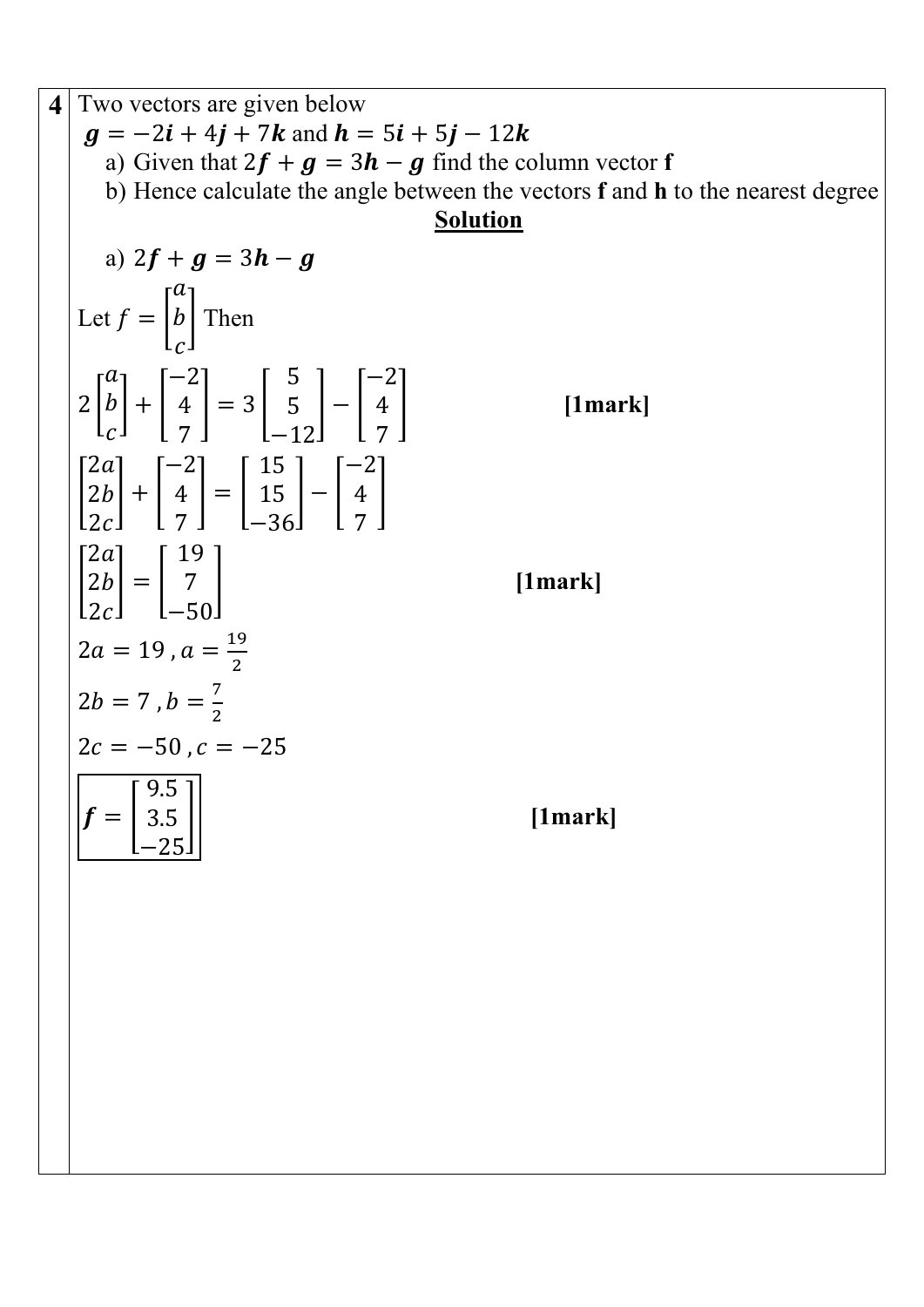b) Calculate the magnitude of each vector  
\n
$$
|\mathbf{f}| = \sqrt{(9.5)^2 + (3.5)^2 + (-25)^2} = 26.9722
$$
\n[1mark]  
\n
$$
|\mathbf{h}| = \sqrt{(5)^2 + (5)^2 + (-12)^2} = 13.9284
$$
\n[1mark]

Now we need to find the vector  $\overrightarrow{FH}$ . This will allow us to use the cosine rule to calculate the angle between the two vectors

$$
\overrightarrow{FH} = -\overrightarrow{OF} + \overrightarrow{OH}
$$
\nThat is  $\overrightarrow{FH} = -\begin{bmatrix} 9.5 \\ 3.5 \\ -25 \end{bmatrix} + \begin{bmatrix} 5 \\ 5 \\ -12 \end{bmatrix} = \begin{bmatrix} -4.5 \\ 1.5 \\ 13 \end{bmatrix}$  [1mark]

Therefore 
$$
|\overrightarrow{FH}| = \sqrt{(-4.5)^2 + (1.5)^2 + (13)^2} = 13.8384
$$
 [1mark]

Let the angle between the vectors  $f$  and  $h$  be  $x$ . then,

$$
\cos x = \frac{26.9722^2 + 13.9284^2 - 13.8384^2}{2 \times 26.9722 \times 13.9284} = 0.97157
$$
 [1mark]

 $x = \cos^{-1}(0.97157) = 14^{\circ}$  $[1mark]$